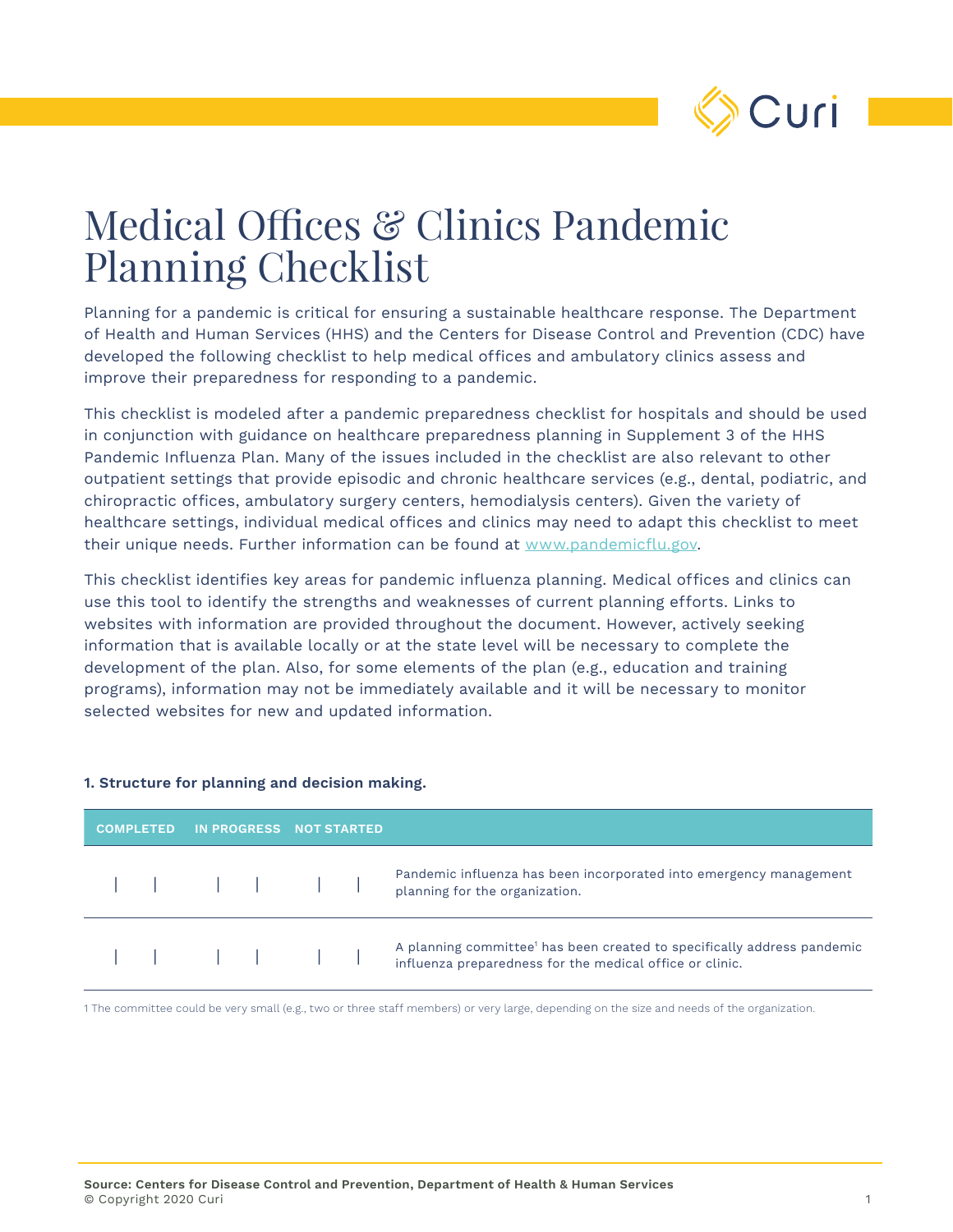#### **1. Structure for planning and decision making (continued)**

| <b>COMPLETED</b> | <b>IN PROGRESS</b> | <b>NOT STARTED</b> |                                                                                                                                                                                                                                                                                                                                                                                                                                                                   |
|------------------|--------------------|--------------------|-------------------------------------------------------------------------------------------------------------------------------------------------------------------------------------------------------------------------------------------------------------------------------------------------------------------------------------------------------------------------------------------------------------------------------------------------------------------|
|                  |                    |                    | A person has been assigned responsibility for coordinating preparedness<br>planning for the practice or organization (hereafter referred to as the<br>pandemic influenza response coordinator).<br>(Insert name, title and contact information)                                                                                                                                                                                                                   |
|                  |                    |                    | Members of the planning committee include the following: (Insert below<br>or attach list with name, title and contact information for each)<br>Reception personnel: Next and Second Contract and Second Contract of the Contract of the Contract of the Contract of the Contract of the Contract of the Contract of the Contract of the Contract of the Contract of the Contr<br>Clinic laboratory personnel (if applicable): ___________________________________ |
|                  |                    |                    | A point of contact (e.g., person assigned infection control responsibility<br>for the organization or an outside consultant <sup>2</sup> ) for questions/consultation<br>on infection control measures to prevent transmission of pandemic<br>influenza has been identified. (Insert name, title, and contact information)                                                                                                                                        |

#### **2. Development of a written pandemic influenza plan.**

| <b>COMPLETED</b> |  |  |  | IN PROGRESS NOT STARTED |  |                                                                                                                                                                                                                                     |
|------------------|--|--|--|-------------------------|--|-------------------------------------------------------------------------------------------------------------------------------------------------------------------------------------------------------------------------------------|
|                  |  |  |  |                         |  | Copies of relevant sections of the Department of Health and Human<br>Services Pandemic Influenza Plan have been obtained from<br>www.hhs.gov/pandemicflu/plan; copies of available state pandemic plans<br>also should be obtained. |
|                  |  |  |  |                         |  | A written plan has been completed or is in progress that includes the<br>elements listed in #3 below.                                                                                                                               |
|                  |  |  |  |                         |  | The plan describes the organizational structure that will be used to<br>operationalize (i.e., lines of authority) the plan.                                                                                                         |
|                  |  |  |  |                         |  | The plan incorporates and compliments the community response plan.                                                                                                                                                                  |

2 Formal memorandum of understanding or contract may be needed if an outside consultant is used.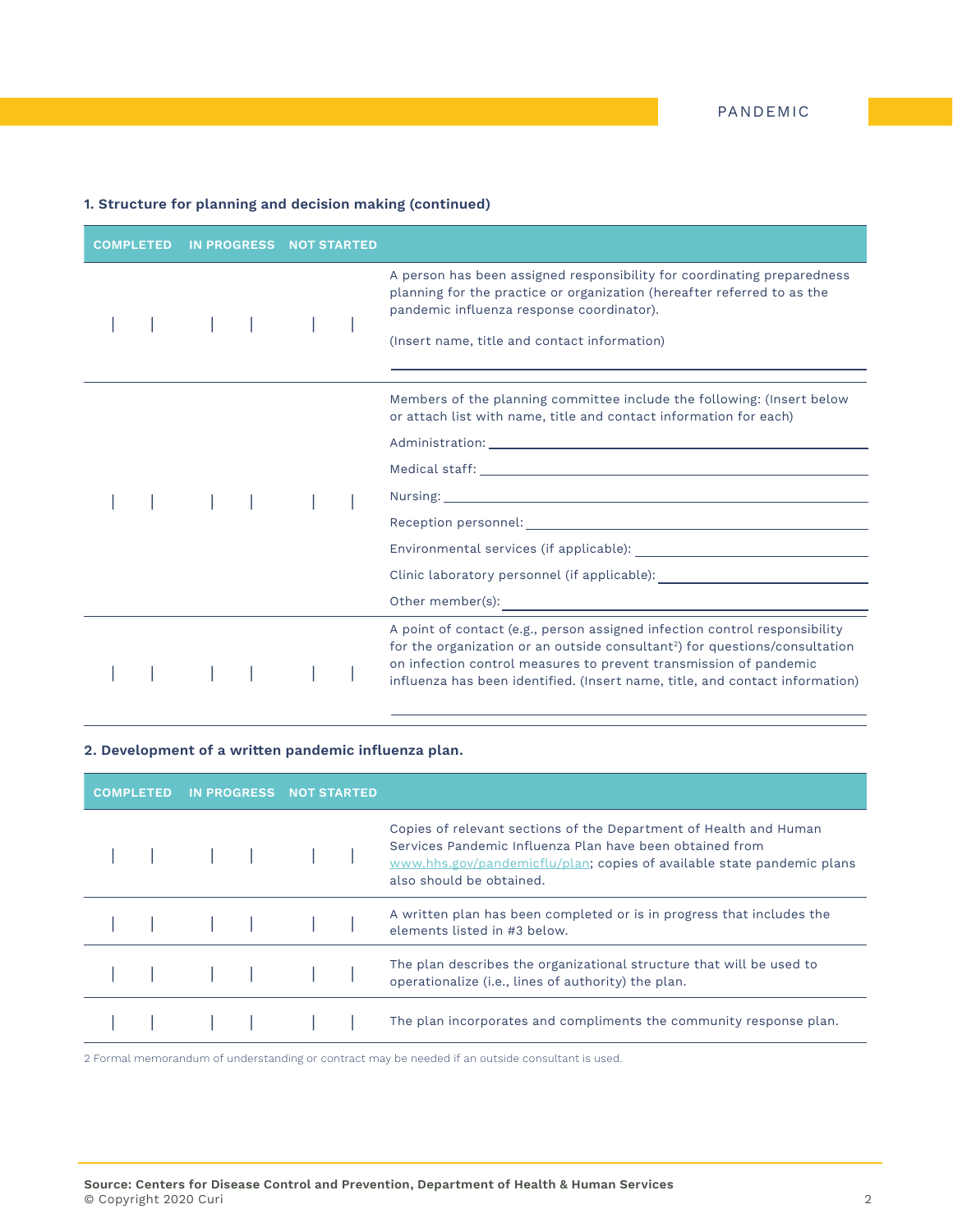## **3. Elements of an influenza pandemic plan.**

| <b>COMPLETED</b> | <b>IN PROGRESS</b> | <b>NOT STARTED</b> |                                                                                                                                                                                                                                                                                                                                                                                                                                                                                                                                                                                                                                                                                                                                                    |
|------------------|--------------------|--------------------|----------------------------------------------------------------------------------------------------------------------------------------------------------------------------------------------------------------------------------------------------------------------------------------------------------------------------------------------------------------------------------------------------------------------------------------------------------------------------------------------------------------------------------------------------------------------------------------------------------------------------------------------------------------------------------------------------------------------------------------------------|
|                  |                    |                    | A plan is in place for surveillance and detection of pandemic influenza in<br>the population served.                                                                                                                                                                                                                                                                                                                                                                                                                                                                                                                                                                                                                                               |
|                  |                    |                    | Responsibility has been assigned for monitoring public<br>health advisories (federal and state) and informing<br>members of the pandemic influenza planning committee<br>and/or the pandemic influenza response coordinator when<br>pandemic influenza is in the United States and when it is<br>nearing the geographic area (e.g., state and/or city). (For<br>more information, see www.cdc.gov/flu/weekly/fluactivity.<br>htm) (Insert name, title, and contact information)                                                                                                                                                                                                                                                                    |
|                  |                    |                    | A system has been created to monitor and review<br>influenza activity in patients cared for by clinical staff<br>(i.e., weekly or daily number of patients calling or<br>presenting to the office or clinic with influenza-like<br>illness) and among medical office or clinic staff. (For more<br>information see www.cdc.gov/flu/professionals/<br>diagnosis/) (Monitoring for seasonal influenza activity is<br>performed to ensure that the monitoring system for<br>pandemic influenza will be effective and will ensure that<br>organizations can detect stressors that may affect<br>organizational capacity, such as staffing and supply needs,<br>and hospital and emergency department capacity [and<br>supply needs] during a pandemic) |
|                  |                    |                    | A system is in place to report unusual cases of influenza-<br>like illness and influenza to the local or state health<br>department. (For more information see www.hhs.gov/<br>pandemicflu/plan/sup1.html#outpat and www.hhs.gov/<br>pandemicflu/plan/sup5.html#nov)                                                                                                                                                                                                                                                                                                                                                                                                                                                                               |
|                  |                    |                    | A communication plan has been developed.                                                                                                                                                                                                                                                                                                                                                                                                                                                                                                                                                                                                                                                                                                           |
|                  |                    |                    | Key public health points of contact for pandemic influenza<br>have been identified and arrangements have been made<br>for telephone, facsimile, or e-mail messaging.                                                                                                                                                                                                                                                                                                                                                                                                                                                                                                                                                                               |
|                  |                    |                    | Local health department contact: (Insert name, title, and<br>contact information)                                                                                                                                                                                                                                                                                                                                                                                                                                                                                                                                                                                                                                                                  |
|                  |                    |                    | State health department contact: (Insert name, title, and<br>contact information)                                                                                                                                                                                                                                                                                                                                                                                                                                                                                                                                                                                                                                                                  |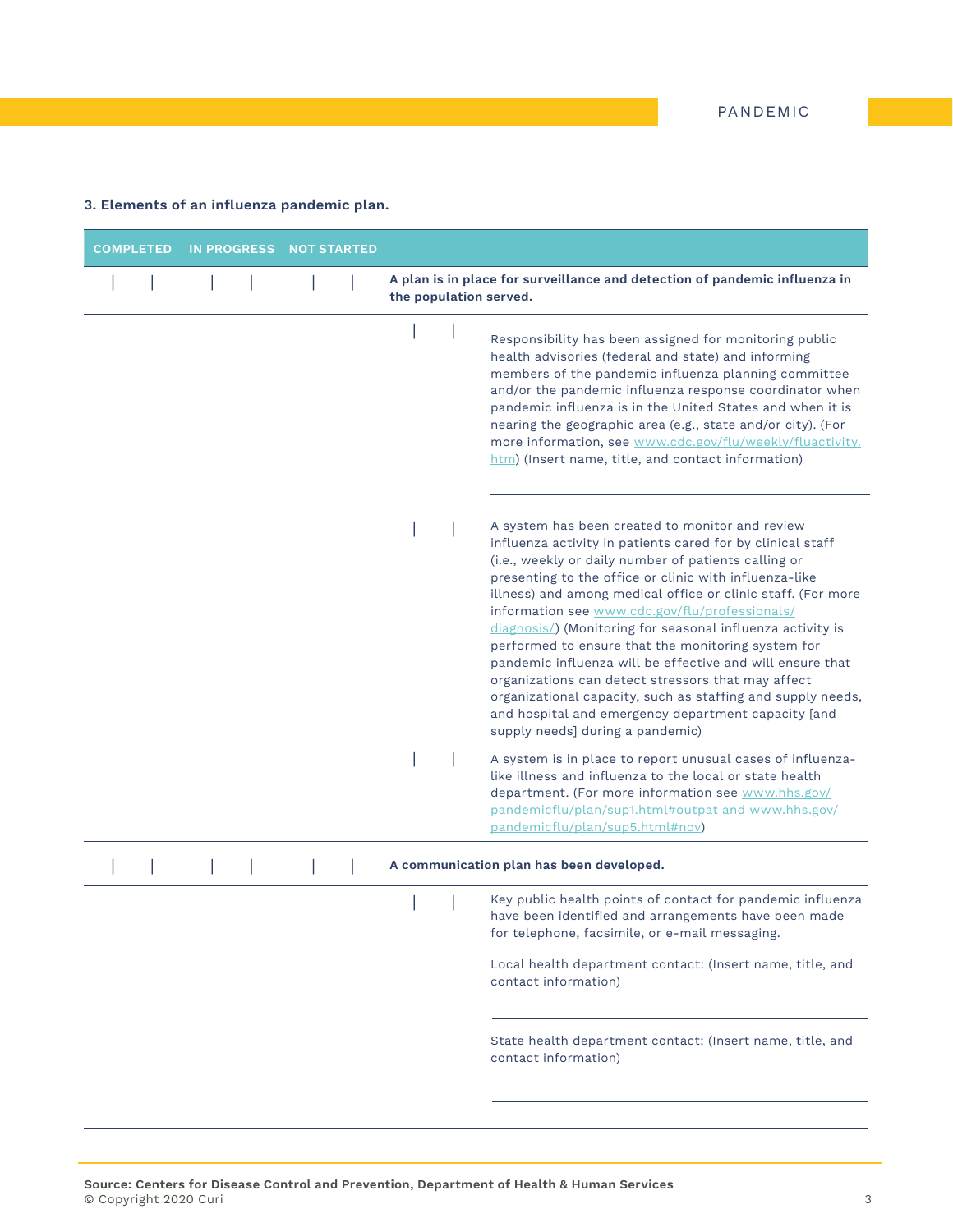| The office or clinic's point person for external<br>communication has been assigned. (Insert name, title, and<br>contact information)<br>(Having one person who speaks with the health<br>department, and if necessary, media, local politicians,<br>etc., will help ensure consistent communication is<br>provided by the organization)<br>A list has been created of healthcare entities and their<br>points of contact (e.g., local hospitals/health facilities,<br>home health care agencies, social service agencies,<br>emergency medical services, commercial and clinical<br>laboratories, and relevant community organizations<br>[including those involved with disaster preparedness])<br>with whom the medical office or clinic anticipates that it<br>will be necessary to maintain communication and<br>coordination of care during a pandemic. (Attach or insert<br>location of contact list) |  |
|--------------------------------------------------------------------------------------------------------------------------------------------------------------------------------------------------------------------------------------------------------------------------------------------------------------------------------------------------------------------------------------------------------------------------------------------------------------------------------------------------------------------------------------------------------------------------------------------------------------------------------------------------------------------------------------------------------------------------------------------------------------------------------------------------------------------------------------------------------------------------------------------------------------|--|
|                                                                                                                                                                                                                                                                                                                                                                                                                                                                                                                                                                                                                                                                                                                                                                                                                                                                                                              |  |
|                                                                                                                                                                                                                                                                                                                                                                                                                                                                                                                                                                                                                                                                                                                                                                                                                                                                                                              |  |
|                                                                                                                                                                                                                                                                                                                                                                                                                                                                                                                                                                                                                                                                                                                                                                                                                                                                                                              |  |
| The pandemic response coordinator has contacted local<br>or regional pandemic influenza planning groups to obtain<br>information on communication and coordination plans,<br>including notification when updated plans are created.<br>(For more information on state and local planning, see<br>www.hhs.gov/pandemicflu/plan/part2.html#overview)                                                                                                                                                                                                                                                                                                                                                                                                                                                                                                                                                           |  |
| A list or database has been created with contact<br>information on patients who have regularly-scheduled<br>visits and may need to be contacted during a pandemic<br>for purposes of rescheduling office visits or assigning<br>them to another point of care. (Insert location of list/<br>database)                                                                                                                                                                                                                                                                                                                                                                                                                                                                                                                                                                                                        |  |
| A plan is in place to provide an education and training program to ensure<br>that all personnel understand the implications of, and control measures                                                                                                                                                                                                                                                                                                                                                                                                                                                                                                                                                                                                                                                                                                                                                         |  |
| for, pandemic influenza.                                                                                                                                                                                                                                                                                                                                                                                                                                                                                                                                                                                                                                                                                                                                                                                                                                                                                     |  |
| A person has been designated to coordinate education<br>and training (e.g., identify and facilitate access to<br>education and training programs, maintain a record of<br>attendance at education and training programs).<br>(Insert name, title, and contact information)                                                                                                                                                                                                                                                                                                                                                                                                                                                                                                                                                                                                                                   |  |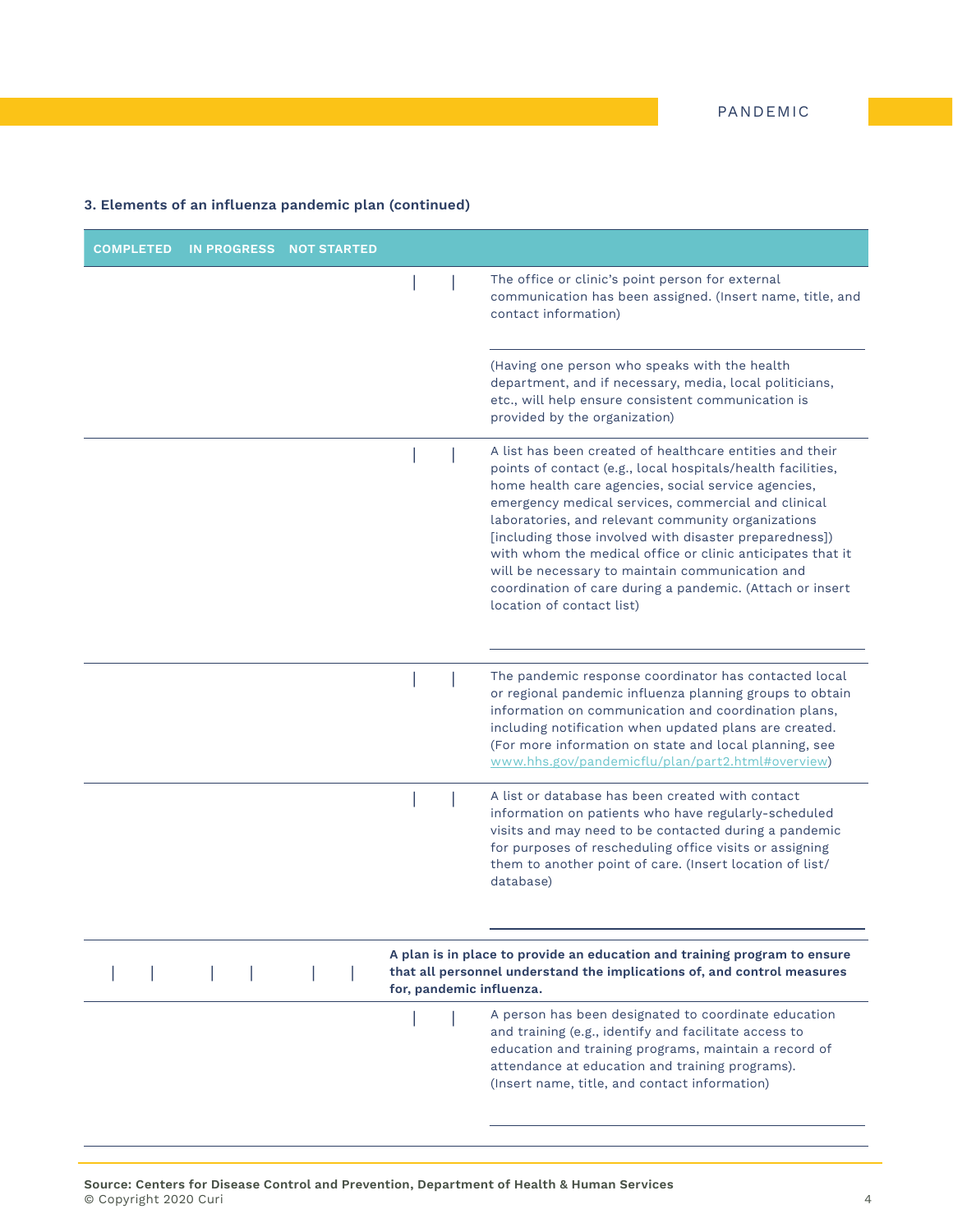| <b>COMPLETED</b> | IN PROGRESS NOT STARTED |            |                                                                                                                                                                                                                                                                                                                                                                                                          |
|------------------|-------------------------|------------|----------------------------------------------------------------------------------------------------------------------------------------------------------------------------------------------------------------------------------------------------------------------------------------------------------------------------------------------------------------------------------------------------------|
|                  |                         |            | Current and potential opportunities for long-distance<br>(e.g., web-based) and local (e.g., health department or<br>hospital-sponsored programs, programs offered by<br>professional organizations or federal agencies) education<br>of medical and nursing personnel have been identified.<br>www.cdc.gov/flu/professionals/training                                                                    |
|                  |                         |            | Language and reading-level appropriate materials on<br>pandemic influenza (e.g., available through state and<br>federal public health agencies and professional<br>organizations) appropriate for professional, allied and<br>support personnel have been identified and a plan is in<br>place for obtaining these materials. For more information<br>visit www.cdc.gov/flu/professionals/patiented.htm. |
|                  |                         |            | Education and training includes information on infection<br>control measures to prevent the spread of pandemic<br>influenza.<br>www.hhs.gov/pandemicflu/plan/sup4.html                                                                                                                                                                                                                                   |
|                  |                         | developed. | A plan for triage and management of patients during a pandemic has been                                                                                                                                                                                                                                                                                                                                  |
|                  |                         |            | A system is in place for phone (and e-mail, where<br>appropriate) triage of patients to determine who requires<br>a medical evaluation, to limit office visits to those that<br>are medically necessary.                                                                                                                                                                                                 |
|                  |                         |            | Plans have been developed to manage patient care at the<br>height of the pandemic including the following<br>possibilities:<br>Temporarily canceling non-essential medical visits<br>(e.g., annual physicals).<br>Designating separate blocks of time for non-influenza<br>and influenza-related patient care.                                                                                           |
|                  |                         |            | Local plans and criteria for the disposition of patients<br>following a medical evaluation (e.g., hospitalization, home<br>health care services, self- or family-based care at home)<br>have been discussed with local hospital and health care<br>agencies and local health department. (Flexibility will be<br>necessary based on hospital bed capacity)                                               |
|                  |                         |            | An infection control plan is in place. For information on infection control<br>recommendations for pandemic influenza, visit www.hhs.gov/<br>pandemicflu/plan/sup4.html                                                                                                                                                                                                                                  |
|                  |                         |            | A specific waiting room location has been designated for<br>patients with symptoms of pandemic influenza that is<br>segregated from other patients awaiting care. (This may<br>not be feasible in very small waiting rooms, in which case<br>the emphasis may be on use of masks as noted below)                                                                                                         |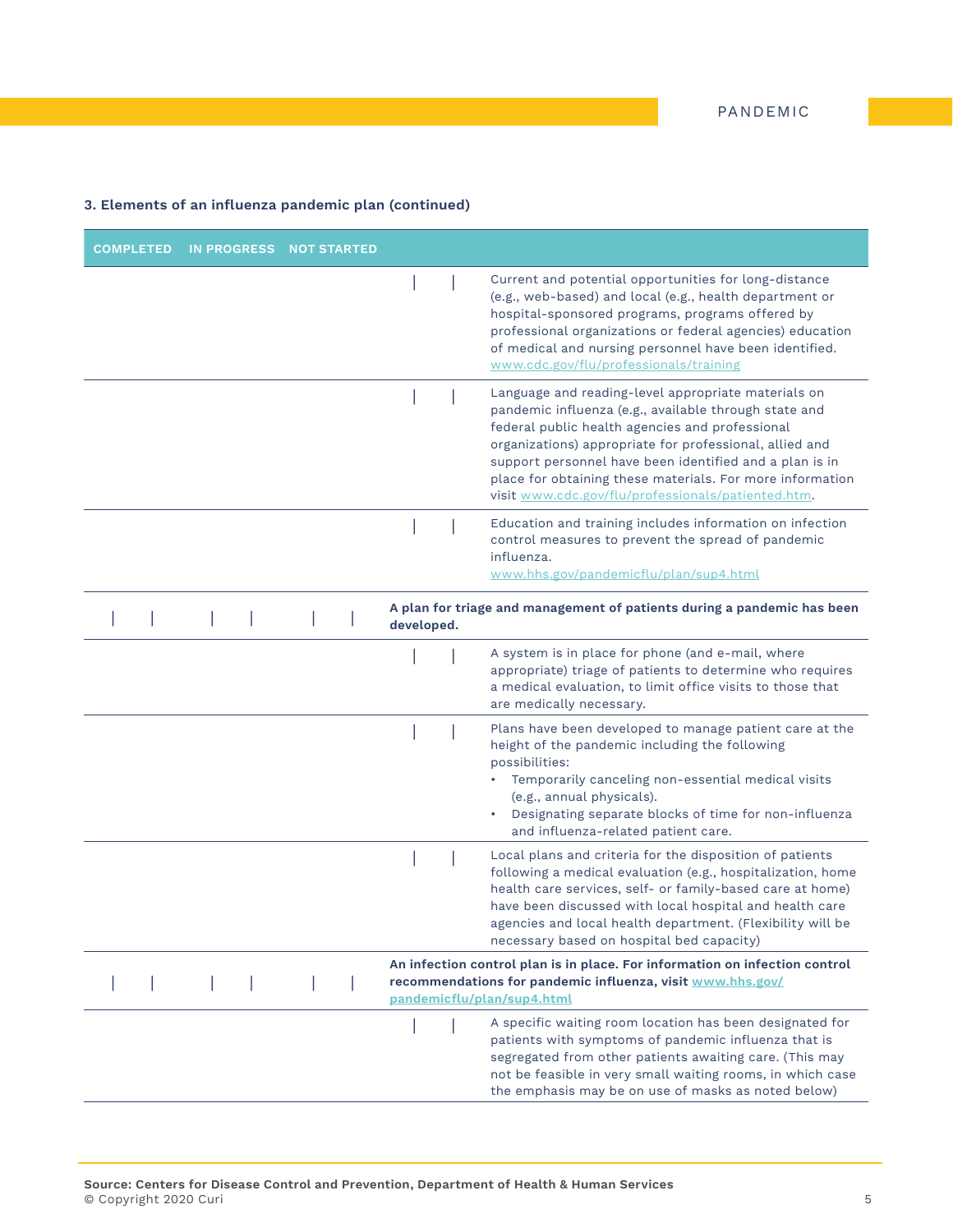| <b>COMPLETED</b> | <b>IN PROGRESS</b> | <b>NOT STARTED</b> |                                                                                                                                                                                                                                                                                                              |
|------------------|--------------------|--------------------|--------------------------------------------------------------------------------------------------------------------------------------------------------------------------------------------------------------------------------------------------------------------------------------------------------------|
|                  |                    |                    | A plan for implementing Respiratory Hygiene/Cough<br>Etiquette is in place. For more information see www.cdc.<br>gov/flu/professionals/infectioncontrol/resphygiene.htm                                                                                                                                      |
|                  |                    |                    | Signage (language appropriate) directing patients and<br>$\bullet$<br>those accompanying them to notify reception personnel<br>if they have symptoms of pandemic influenza has been<br>developed or a source of signage (e.g., CDC website<br>above) has been identified.                                    |
|                  |                    |                    | Signage (language appropriate) on Respiratory Hygiene<br>Cough Etiquette instructing symptomatic persons to use<br>tissues to cover their cough to contain respiratory<br>secretions and perform hand hygiene has been<br>developed or a source of signage (e.g., CDC website<br>above) has been identified. |
|                  |                    |                    | The plan includes distributing masks to symptomatic<br>٠<br>patients who are able to wear them (adult and pediatric<br>sizes should be available), providing facial tissues,<br>receptacles for their disposal and hand hygiene materials<br>in waiting areas and examination rooms.                         |
|                  |                    |                    | Implementation of Respiratory Hygiene/Cough<br>Etiquette has been exercised during seasons when<br>influenza and other respiratory viruses (e.g., respiratory<br>syncytial virus, parainfluenza virus) are circulating in<br>communities.                                                                    |
|                  |                    |                    | If patients with pandemic influenza will be evaluated<br>$\bullet$<br>in the same location as patients without an influenza-<br>like illness, separate examination roomshave been<br>designated for evaluation of patient with symptoms of<br>pandemic influenza.                                            |
|                  |                    |                    | A policy is in place that requires healthcare personnel<br>to use Standard (www.cdc.gov/ncidod/dhqp/gl_isolation_<br>standard.html) and Droplet Precautions (i.e., mask for<br>close contact) (www.cdc.gov/ncidod/dhqp/gl_isolation_<br>droplet.html) with symptomatic patients.                             |
|                  |                    |                    | The policy includes protection of reception and triage<br>٠<br>personnel at initial points of patient encounter.                                                                                                                                                                                             |
|                  |                    |                    | A vaccine and antiviral use plan has been developed.                                                                                                                                                                                                                                                         |
|                  |                    |                    | Websites where current federal and/or state health<br>department recommendations for the use and availability of<br>pandemic influenza vaccines and antiviral medications have<br>been identified. For more information see www.hhs.gov/<br>pandemicflu/plan/sup6.html                                       |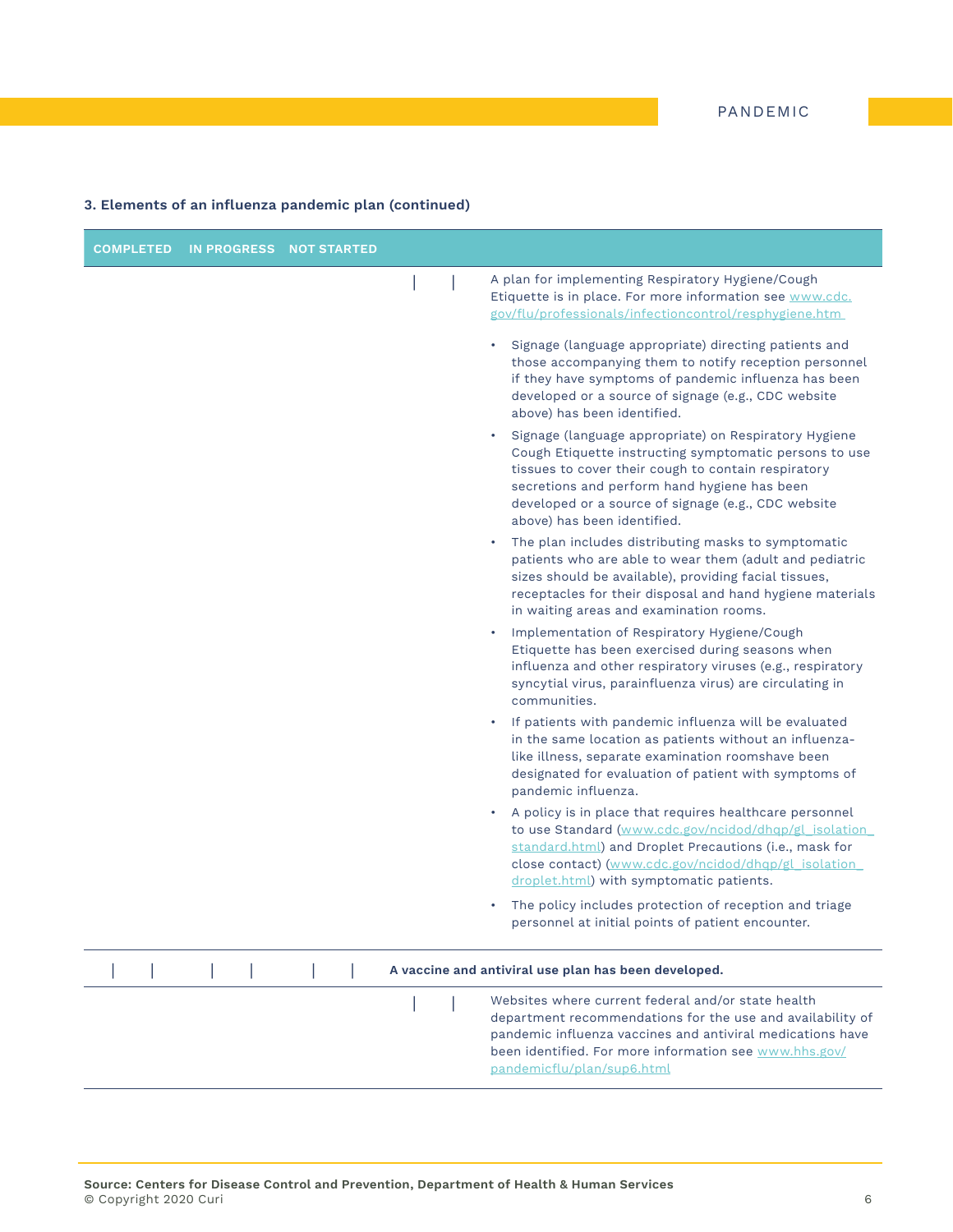| <b>COMPLETED</b> | IN PROGRESS NOT STARTED |            |                                                                                                                                                                                                                                                                                                                                                                                                                                                                                                                                                     |
|------------------|-------------------------|------------|-----------------------------------------------------------------------------------------------------------------------------------------------------------------------------------------------------------------------------------------------------------------------------------------------------------------------------------------------------------------------------------------------------------------------------------------------------------------------------------------------------------------------------------------------------|
|                  |                         |            | An estimate of the number of personnel and patients who<br>would be targeted as first and second priority for receipt of<br>pandemic influenza vaccine or antiviral prophylaxis, based<br>on HHS guidance for use, has been developed. (www.hhs.<br>gov/pandemicflu/plan/appendixd.html) (This estimate can<br>be used for considering which patients may need to be<br>notified first about vaccine or antiviral availability,<br>anticipating staffing requirements for distribution of<br>vaccines and antivirals, and for procurement purposes) |
|                  |                         | following: | An occupational health plan has been developed and includes the                                                                                                                                                                                                                                                                                                                                                                                                                                                                                     |
|                  |                         |            | A liberal/non-punitive sick leave policy for managing<br>personnel who have symptoms of or documented illness<br>with pandemic influenza.                                                                                                                                                                                                                                                                                                                                                                                                           |
|                  |                         |            | The policy considers:<br>The handling of staff who become ill at work.<br>When personnel may return to work after recovering<br>from pandemic influenza.<br>When personnel who are symptomatic, but well<br>enough to work, will be permitted to continue working.<br>Personnel who need to care for their ill family<br>members.                                                                                                                                                                                                                   |
|                  |                         |            | A system for evaluating symptomatic personnel before they<br>report for duty and tested during a nonpandemic influenza<br>period.                                                                                                                                                                                                                                                                                                                                                                                                                   |
|                  |                         |            | Mental health and faith-based resources that are available<br>to provide counseling to personnel during a pandemic.                                                                                                                                                                                                                                                                                                                                                                                                                                 |
|                  |                         |            | The management of personnel who are at increased risk for<br>influenza complications (e.g., pregnant women,<br>immunocompromised healthcare workers) by placing them<br>on administrative leave or altering their work location.                                                                                                                                                                                                                                                                                                                    |
|                  |                         |            | The ability to monitor seasonal influenza vaccination of<br>healthcare personnel.                                                                                                                                                                                                                                                                                                                                                                                                                                                                   |
|                  |                         |            | The offer of annual influenza vaccine to medical office or<br>clinic personnel.                                                                                                                                                                                                                                                                                                                                                                                                                                                                     |
|                  |                         |            | Issues related to surge capacity (i.e., dealing with an influx of patients and<br>staff and supply shortages) during a pandemic have been addressed. For<br>more information see www.hhs.gov/pandemicflu/plan/sup3.html#surge                                                                                                                                                                                                                                                                                                                       |
|                  |                         |            | Plans for managing a staffing shortage within the<br>organization due to illness in personnel or their family<br>members have been addressed.                                                                                                                                                                                                                                                                                                                                                                                                       |